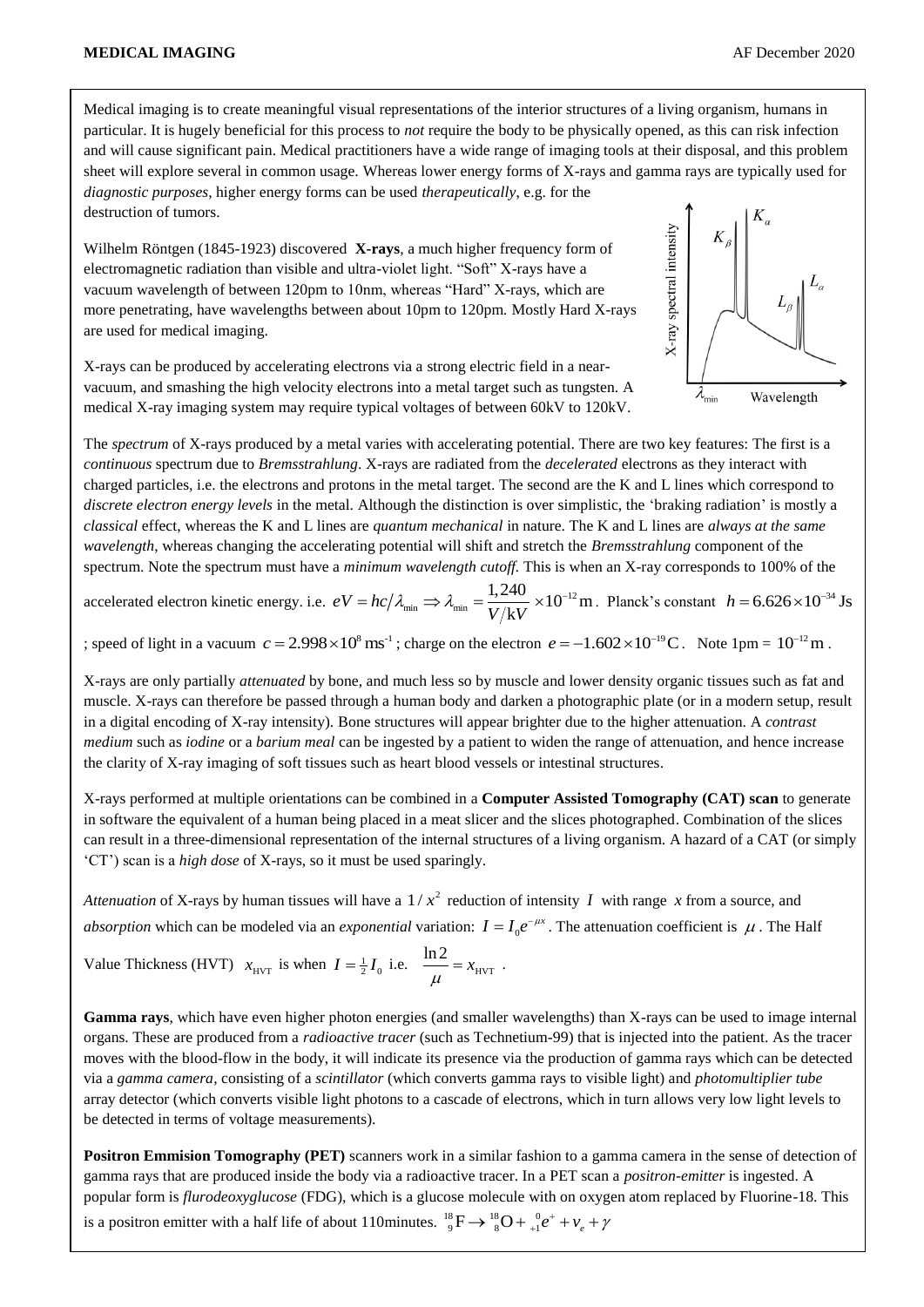The positrons will travel about a mm before they *annihilate* with a electron,  ${}_{+1}^{0}e^+ + {}_{-1}^{0}e^- \rightarrow 2\gamma$ , producing a pair of 0.51MeV gamma rays. These can be detected by a ring of gamma detectors, and hence used to triangulate the source of the annihilation. A computer image of the 3D location of gamma sources can be used to map the movement of the FDG tracer in the body, and hence the internal structure of the body itself. PET scanners are very expensive, not least because the FDG must be prepared in a laboratory with a particle accelerator in close proximity to the scanner.

**Magnetic Resonance Imaging (MRI)** is an amazing, but expensive and complex technique that can create a detailed 3D representation of the human body in a similar fashion to a CAT scanner. However instead of using X-rays, which can be harmful in large doses, a MRI scanner detects the *magnetic field* produced by protons that are caused to *precess* about a direction set by a very strong (1 to 2 Tesla) magnetic field. The precession frequency (called the *Larmor frequency*) is given by  $f = \frac{1}{2\pi} \gamma B$  where B is the magnetic field strength and  $\gamma$  is the *gyromagnetic ratio*, which for protons is

 $\gamma = 42.57 \text{MHz} \text{T}^{-1}$ . A measurable magnetic field is produced by causing protons to *resonate* by providing a driving radiofrequency pulse at the Larmor frequency. MRI scanners are very expensive as *superconducting coils* are typically used to generate the high magnetic fields. To achieve this, very low temperatures (about 4 Kelvin) are needed which means liquid helium, which is very expensive to manufacture and store. The use of a very strong magnetic field in a MRI scanner is additionally a major hazard if a patient contains any implant that is made of magnetizable metal such as earrings, fracture pins, artificial joint, pacemaker etc.

**Ultrasound**, pulses of high frequency acoustic waves with frequencies between 1 to 15 MHz (note human range of hearing is 20Hz to 20kHz) can be used for imaging the interior of a human body. Ultrasound is typically much cheaper than X-rays, PET scans, CAT scans and MRI scans, and is particularly useful for imaging delicate structures such as fetuses or sexual organs that could suffer cell damage if exposed to X-rays or injected with a radioactive tracer.

An *Amplitude (A) scan* works by transmitted a ultrasonic pulse through a body and, between pulses, listening for reflections. This is effectively *sonar*, and can be used to make accurate internal range measurements such as the width of an eyeball from lens to optic nerve. Ultrasound devices use a *transducer* head based upon a *piezoelectric material*. An electrical pulse will cause the material to undergo strain, which will produce the ultrasound. In receive mode, an incoming ultrasonic pulse will cause the material to strain, which will in turn induce a voltage which can be measured. Quartz is one of the original piezoelectric materials, but these days lead zirconate titanate (a ceramic) or polyvinylidene fluoride (a polymer plastic) are used.

Computerized combinations of A-scans at different angles can be used to generate 2D, and also 3D images. These are called *Brightness (B) scans.* Most fetal scans of pregnant women are B-scans.

Ultrasound works on the basis of a balance between transmitted and reflected waves at the boundary of body structures that have an *acoustic impedance* Z contrast.  $Z = \rho c$  where  $\rho$  is density and c is the speed of acoustic waves. At a

boundary, the power of reflected waves is: 2  $I_r = I_0 \times \left( \frac{Z_1 - Z_2}{Z_1 + Z_2} \right)$  $\overline{Z_1 + Z}$  $= I_0 \times \left(\frac{Z_1 - Z_2}{Z_1 + Z_2}\right)^2$  where  $I_0$  is the intensity (power per unit area) of

ultrasound incident to the boundary. Note the power of a wave of amplitude A and frequency  $f$  is  $I \propto ZA^2 f^2$ . The intensity of transmitted ultrasound is  $I_t = I_0 - I_r$ . Note this means a **wave amplitude reflection coefficient** of

 $1 \quad$   $\rightarrow$  2  $1 + 2$  $R = \frac{Z_1 - Z_2}{Z_1 - Z_2}$  $Z_1 + Z$  $=\frac{Z_1-}{Z_2-}$  $\frac{Z_2}{Z_1}$ . If  $Z_2 \gg Z_1$  then  $R \approx -1$  which implies *inversion* of a wave incident to a low to high impedance boundary.

This explains why coupling gel is used during ultrasound scanning. The air-skin boundary has such a large impedance contrast, that most of the ultrasound would be otherwise reflected. Note *ultrasound frequencies are conserved across an impedance boundary*, so wavelengths must vary in the same ratio to speeds.  $c = f \lambda$   $\therefore c_1/\lambda_1 = c_2/\lambda_2$ .

*Doppler shifts* of ultrasonic pulses from moving fluids such as blood can be used to measure flow rates internal to the body. The Doppler frequency shift (note a *two-way process* since the moving fluid reflects the acoustic waves) is given by:

 $f = \frac{2 f v \cos \theta}{2f}$ *c*  $\Delta f = \frac{2 f v \cos \theta}{g}$  where  $\theta$  is the angle of the incident beam from the blood flow velocity vector, and v is the blood flow speed.  $c$  is the ultrasound speed and  $f$  is the ultrasound frequency.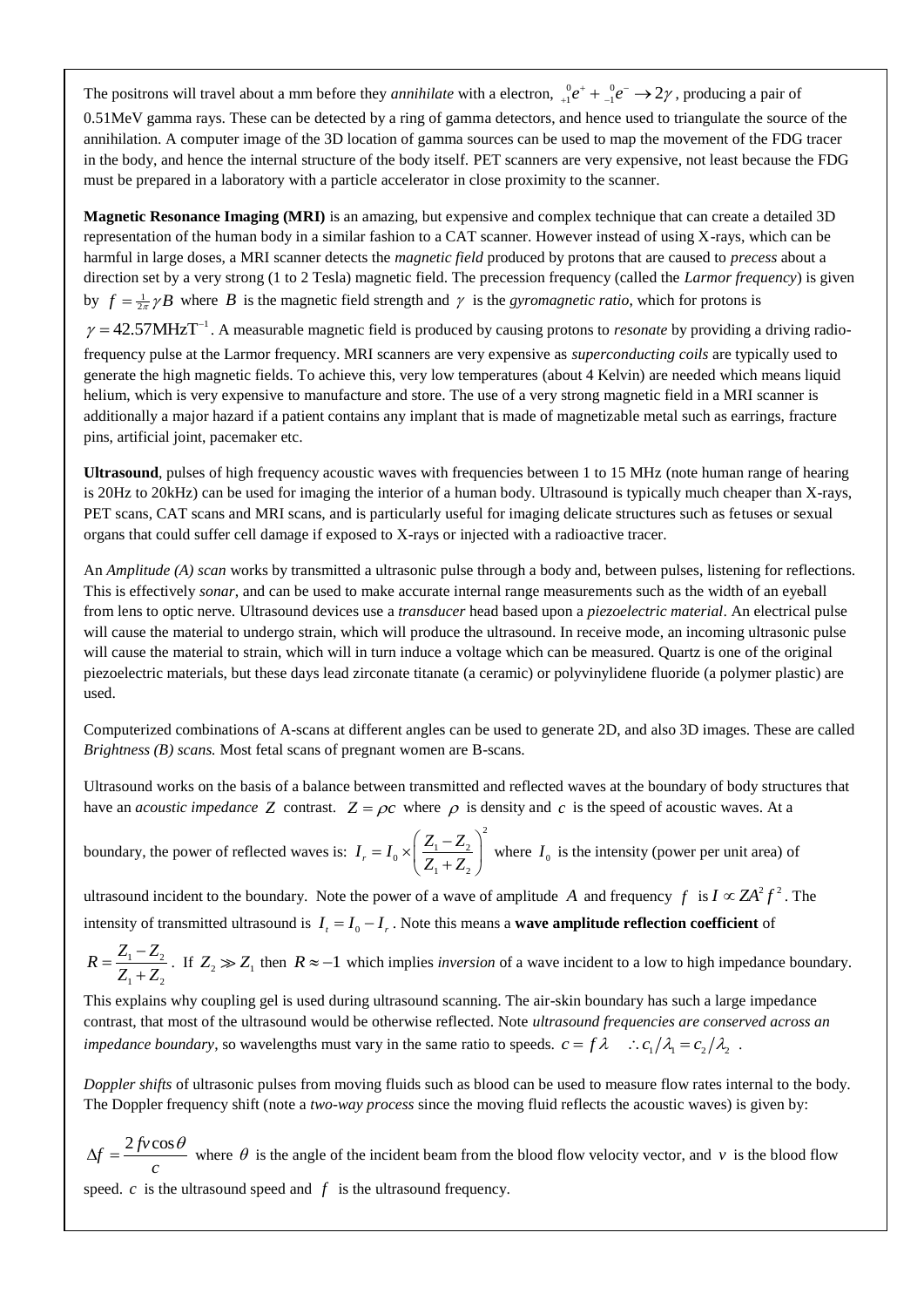### **Question 1**

- (i) An X-ray source used by a dentist accelerates electrons into a metal target, inside a vacuum tube. The voltage between the cathode and anode of the tube is 70.0kV.
	- (a) Calculate the smallest in-vacuum wavelength of the X-rays.
	- (b) The current in the X-ray tube is 8.0mA, and 0.8% of the kinetic energy of electrons is, on average, converted to X-rays. Calculate the total energy (in J) of the X-rays, if the exposure time is 0.320s.
- (ii) Calculate the photon energies (in keV) of the K lines in tungsten, if their respective (vacuum) wavelengths are 0.0184nm and 0.0209nm. A silver (Ag) anode has K line photon energies of 22.2keV and 24.9keV respectively. By sketching spectra, one underneath the other with the same wavelength scale, compare a 120kV tungsten anode tube, with a 70kV silver anode tube. (*Hint*: first make a table of wavelengths  $\lambda_{\alpha}, \lambda_{\beta}, \lambda_{\min}$ , in pm, for each metal).
- (iii) In a PET scanner, a positron annihilates with an electron to produce gamma radiation. Explain why *two* gamma rays moving in *opposite* directions is the outcome. Use the rest mass equation  $E = mc^2$  to calculate the minimum energy of each gamma ray in MeV. The mass of an electron (or a positron) is  $m_e = 9.109 \times 10^{-31}$  kg.
- (iv) In a PET scan, a patient is injected with is *flurodeoxyglucose* (FDG), which contains a radioactive Fluorine-18 atom, which undergoes *positron decay* with a half life of about 110 minutes. Assume it takes 30minutes to prepare an FDG tracer injection from the manufacture of FDG (in a particle accelerator from Oxygen-18), and the PET scan itself takes 30minutes. Calculate the fraction of the initial activity of 'fresh' FTG before and after the scan.
- (v) A piezoelectric ultrasonic sensor delivers a 5.00MHz acoustic wave for a duration of 20.0μs , when driven by an electrical pulse. This is the *transmit* mode. The transceiver then works in reverse, i.e. produces a voltage as it receives reflections. 4000 pulses are produced per second.
	- (a) If the speed of sound in fat is 1450m/s, and the speed of sound in bone is 4,000m/s, calculate the maximum thickness of each (pure) substance such that reflections will be received before another pulse is transmitted.
	- (b) If soft tissue has an average sound speed of 1540m/s, what is the minimum depth of a body feature with a significant impedance contrast that can be detected? Assume you need *to receive a entire reflected pulse to*  declare a detection. How many oscillation periods comprise a single 20.0μs pulse?
- (vi) Use the table below to answer the following questions. (a) Why is a *coupling gel* needed between an ultrasonic transceiver and soft tissue rather than air to soft tissue? (b) Calculate the fraction of incident ultrasound *intensity* at a muscle to bone boundary that is reflected and transmitted, assuming normal incidence. (c) Calculate the *critical angle* of ultrasound to the normal of the muscle-bone interface. What happens when the ultrasound exceeds this?

| Substance             | Density $\gamma$ kgm <sup>-3</sup> | Speed of sound $\text{/ms}^{-1}$ |
|-----------------------|------------------------------------|----------------------------------|
| Air                   | 1.3                                | 340                              |
| Soft tissue (average) | 1.060                              | 1.540                            |
| Muscle                | 1.070                              | 1,580                            |
| Bone                  | 1.900                              | 4.000                            |

- (vii) *Haemodynamics* is the study of blood flow. Blood in the *pulmonary artery* (which carries deoxygenated blood from the right ventricle of the heart to the lungs) can travel at speed up to 57cm/s. Calculate the Doppler shift of a 12MHz ultrasonic pulse that is transmitted at 50° to normal incidence to the arterial blood flow direction. Take the speed of sound to be 1,540m/s. What fraction of the ultrasound frequency is this?
- (viii) Titanium is a metal which is often used in hip replacements. Ultrasonic waves travelling from muscle to titanium results in 78% of incident power being reflected. *Note reflections are inverted*. If the density of titanium is  $4500 \text{kgm}^3$ , calculate the speed of sound in titanium. Hence calculate the fraction of incident ultrasound power *transmitted* across a titanium to bone boundary. In this case, will reflected waves be inverted, or not?
- (ix) Draw an annotated diagram to explain the operation of a photomultiplier tube used to detect gamma rays in a PET scanner or gamma camera.